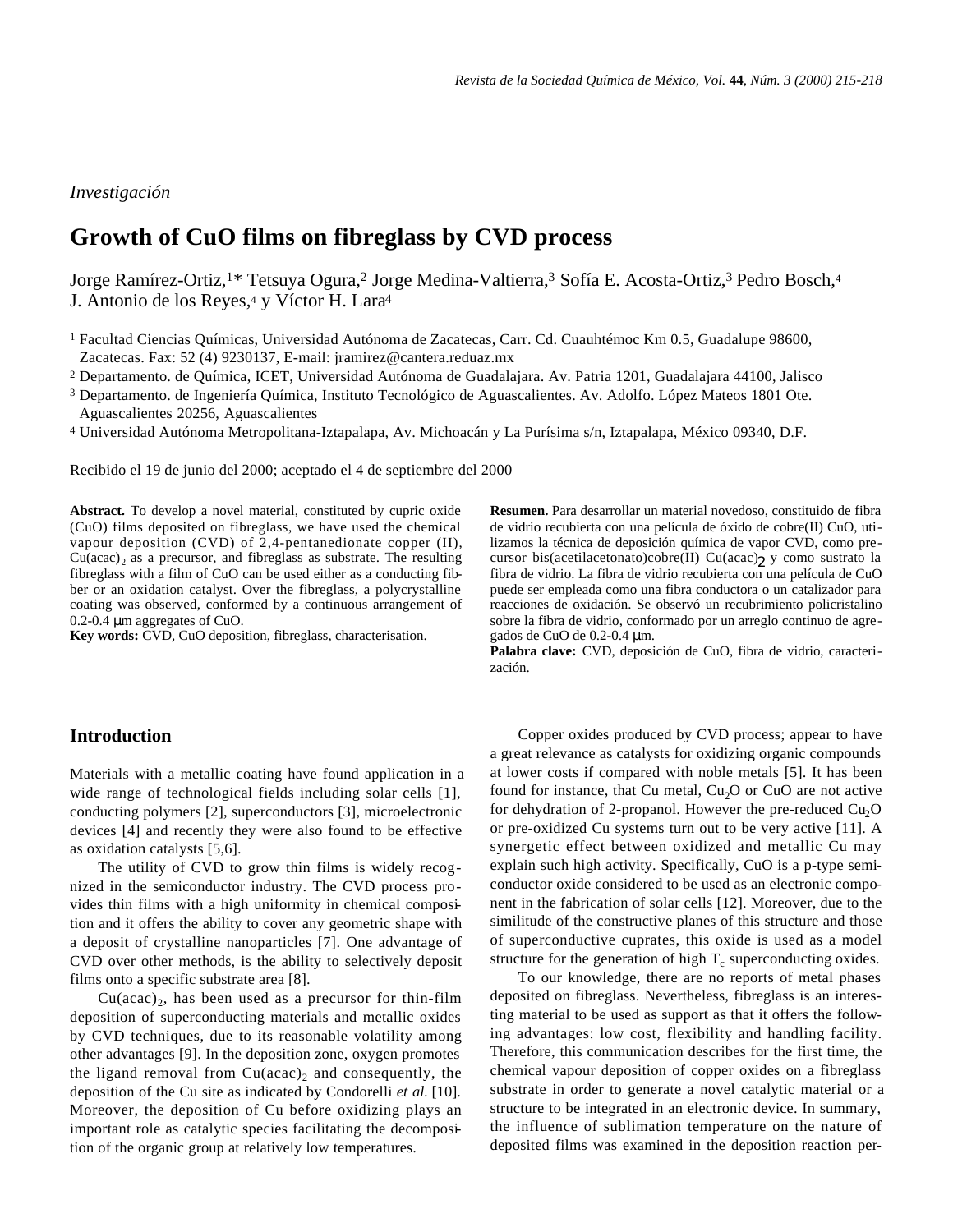formed at 300 °C. This relatively low temperature was selected, as it is high enough to form the CuO phase from the copper precursor used.

#### **Results and Discussion**

The X-ray diffraction patterns of the CuO film deposited on fibreglass are compared as the sublimation temperature was increased from 145 to 190 °C (Fig. 1). With an increase in the sublimation temperature above 165 °C two broad peaks are observed which can be attributed to the tenorite structure for CuO, according to (JCPDS card 5-0661) standard reported from the International Centre for Diffraction Data for the Powder sample. The relative intensity of the XRD peaks,  $\overline{1}11$ and 111 reflections with intensity of 100% at  $2\theta = 35.5^{\circ}$  and 27% at  $2\theta = 38.7^{\circ}$  are not in accordance with the JCPDS card since the iii peak for our sample is four times less intense. It is indicate a slight preferential orientation of the crystals to the  $(T11)$  plane.

The SEM image of the surface morphology of the CuO film deposited on fibreglass at 300 °C and using a sublimation temperature of 190 °C is shown in (Fig. 2). The film deposited completely covers the substrate. The CuO film appears to be thin and continuous and its surface consists of separate small grains with diameters between 0.2 and 0.4 μm. The average sizes of the CuO grains could be close to the thickness of the film, which is composed by several layers of grains.

Since the peaks in (Fig. 1) are not very clear, it is not possible to know if these orientations are preferential, because it should be regarded that both the  $\overline{1}$ 11 and 111 reflections of CuO overlaps with other CuO reflections, 002 and 200 respec-

*(e) (d)*

**Fig. 1.** XRD Patterns of CuO films deposited on fibreglass at different sublimation temperatures: (a) original fibreglass, (b) 145 °C, (c) 155 °C, (d) 165 °C and (e) 190 °C.

**Table 1.** XRD results for CuO films on fibreglass.

| Sample        | Sublimation<br>temperature | Reflection | 2q                               | CuO                                                    |
|---------------|----------------------------|------------|----------------------------------|--------------------------------------------------------|
| b)            | $145^{\circ}$ C            |            |                                  | {Amorphous or crystals}<br>smaller than $30 \text{ Å}$ |
| $\mathbf{c})$ | $155^{\circ}$ C            |            |                                  | {Amorphous or crystals}<br>smaller than $30 \text{ Å}$ |
| d)            | 165 °C<br>111              | 111        | $35.5^\circ$<br>$38.7^\circ$     | {Preferential orientations,<br>undefined peaks }       |
| e)            | 190 °C                     | 111<br>111 | $35.5^{\circ}$<br>$38.7^{\circ}$ | {Preferential orientations,<br>clearly defined peaks } |

tively. But if the temperature is lower, the diffraction peaks fade out. In all cases, the presence of the  $Cu<sub>2</sub>O$  phase was not observed in the XRD patterns. However the presence of  $Cu<sub>2</sub>O$ can not be ruled out. According to JCPDS card  $5{\text -}0667$ , Cu<sub>2</sub>O has two strongest peaks at 2θ values of 36.42° (111) and 42.30° (200) respectively. Since the peaks in (Fig. 1-e) are very broad, it is quite possible that at least the peak around  $36^\circ$  also contains the 111 reflection of Cu<sub>2</sub>O. On the other hand the same spectrum, additionally shows a broad peak at about  $42^{\circ}$  around the position of the 200 reflection of Cu<sub>2</sub>O. Table 1 compiles the XRD results for the (Fig. 1).

According to the X-ray diffraction patterns of the copper film deposited on fibreglass, only when the sublimation temperature is higher than 165 °C, the reflections characteristic of CuO were observed in accordance with the JCPDS card. Hence, in these samples (145-165  $^{\circ}$ C) either a homogeneous non-crystalline film of mixtures of Cu2O/CuO is formed or the crystalline particles are very small (less than 20 Å) to be observed by X-ray diffraction. Any of these propositions can



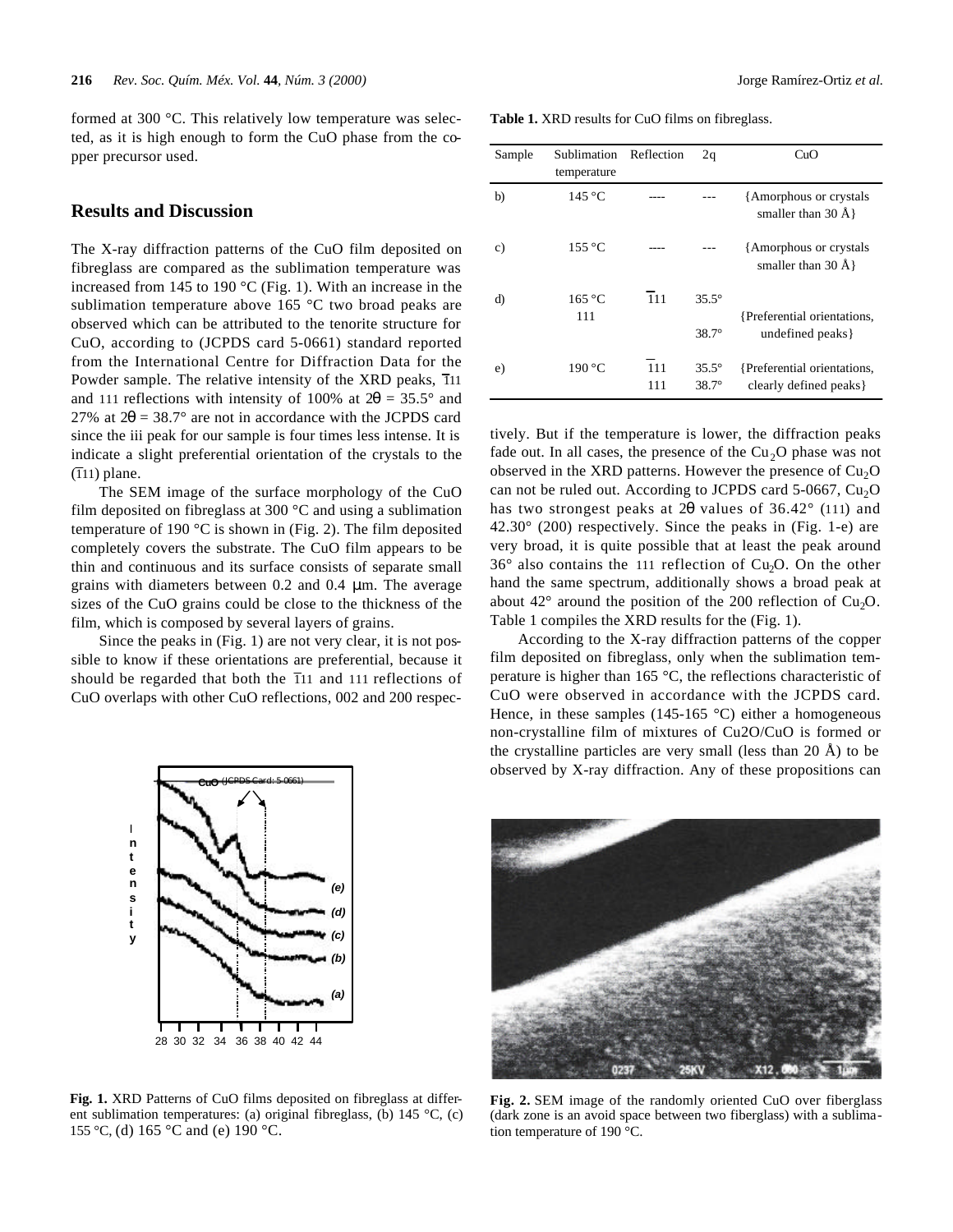

**Fig. 3.** Experimental CVD system.

explain the fading out of the peaks but only the first one could explain also the differences in colour among the samples.

Hence, we have prepared a fibreglass series with deposited CuO films as a new class of materials whose colours could be controlled mainly by the crystal size. This size was increased with the molar flow of  $Cu(acac)$ <sub>2</sub> until a value of 69 Å (Scherrer formula) as shown by the broadening of the peaks of the sample (Fig. 1e). The films formed on the fibreglass ranged in colour from light brown for a low temperature of sublimation to dark brown for a high temperature of sublimation, this situation occurred when fibreglass was placed at the same position in the hot zone. Also the observed colours of the deposited films (brown) indicate the presence of  $Cu<sub>2</sub>O$ .

However, the changes in colour of the films can be due to the growth as well as to the shape of the nanostructures or quantum dots conforming the crystalline layer as established by Yoon *et al*. [13].

#### **Experimental**

The precursor, Cu(acac)<sub>2</sub>, purchased from Aldrich Chemical Co. was used without further purification. 8μm fibreglass from Corning Inc. (0.1g) was used as substrate after a cleaning treatment that consisted in washing the fibreglass using isopropyl alcohol and ultrasound bath. Gases were GC grade from Infra Co.

The film growth experiments were carried out using a horizontal-flow, atmospheric-pressure CVD hot wall reactor Fig. 3). The reactor consisted of a Pyrex glass tube (2 cm i.d.  $\times$  30-cm long) surrounded at each extreme by two furnaces, whose temperatures were monitored by means of Fe-constantan thermocouples.

At the left side of the furnace, the precursor was sublimated at different temperatures and carried to the right side by an  $O_2$  flow of 30 ml min<sup>-1</sup>. At the right side of the furnace, the deposition of CuO took place at a temperature of 300 °C.

The molar flow rate of the precursor was determined by measuring the total quantity of  $Cu (acac)_2$  sublimated during the deposition time. It appears that this molar flow  $(f_m)$  and the  $O_2$  / Cu(acac)<sub>2</sub> molar ratio (*y*) do not have a lineal dependence with the sublimation temperature (*Ts*), *e.g.*,  $T_s = 145 \degree \text{C}$  (*f<sub>m</sub>* =  $2.9 \times 10^{-8}$  mol min<sup>-1</sup>,  $y = 4.2 \times 10^{7}$ ;  $T_s = 155$  °C ( $f_m = 1.1 \times 10^{7}$ );  $T_s = 155$  °C ( $f_m = 1.1 \times 10^{7}$ ) 10<sup>-7</sup> mol min<sup>-1</sup>, y = 1.1 × 104);  $T_s = 165$  °C  $(f_m = 1.5 \times 10^{-7}$ mol min<sup>-1</sup>,  $y = 8.3 \times 10^3$ ;  $T_s = 190^{\circ}$ C  $f_m = 2.2 \times 10^{-7}$  mol  $min^{-1}$ ,  $y = 5.6 \times 10^3$ .

The CuO films on fibreglass were examined using several techniques. X-ray diffraction patterns (XRD) were obtained with a Siemens D500 diffractometer using Cu  $K\alpha$  radiation. A scanning electron microscope (SEM), model JEOL 1100, was used to observe the CuO films surface morphology.

#### **Conclusions**

The deposition of CuO on a fibreglass at a sublimation temperature higher than 165 °C and a high precursor flow promotes the formation of a single-phase with a (111) oriented polycrystalline structure. It was interesting to observe by the SEM technique, a continuous film when the oxide metal was deposited directly at a relatively low temperature. The surface morphology of deposited CuO films on fiberglass shows grains of micrometric sizes. Each of these grains might correspond to an aggregate of CuO crystallites. Fibreglass containing copper oxides could show remarkable oxidation properties compared to catalytic materials prepared by other techniques. Moreover, a fibreglass of amorphous silicon with a thin film of metal or metallic oxide is a potential material to be applied as an electronic device.

#### **Acknowledgements**

The financial support received by one of the authors (JRO) from the Programa Supera Anuies scholarship (0482) is acknowledged. The authors thank to Mr. Mariano Parga by the technical work.